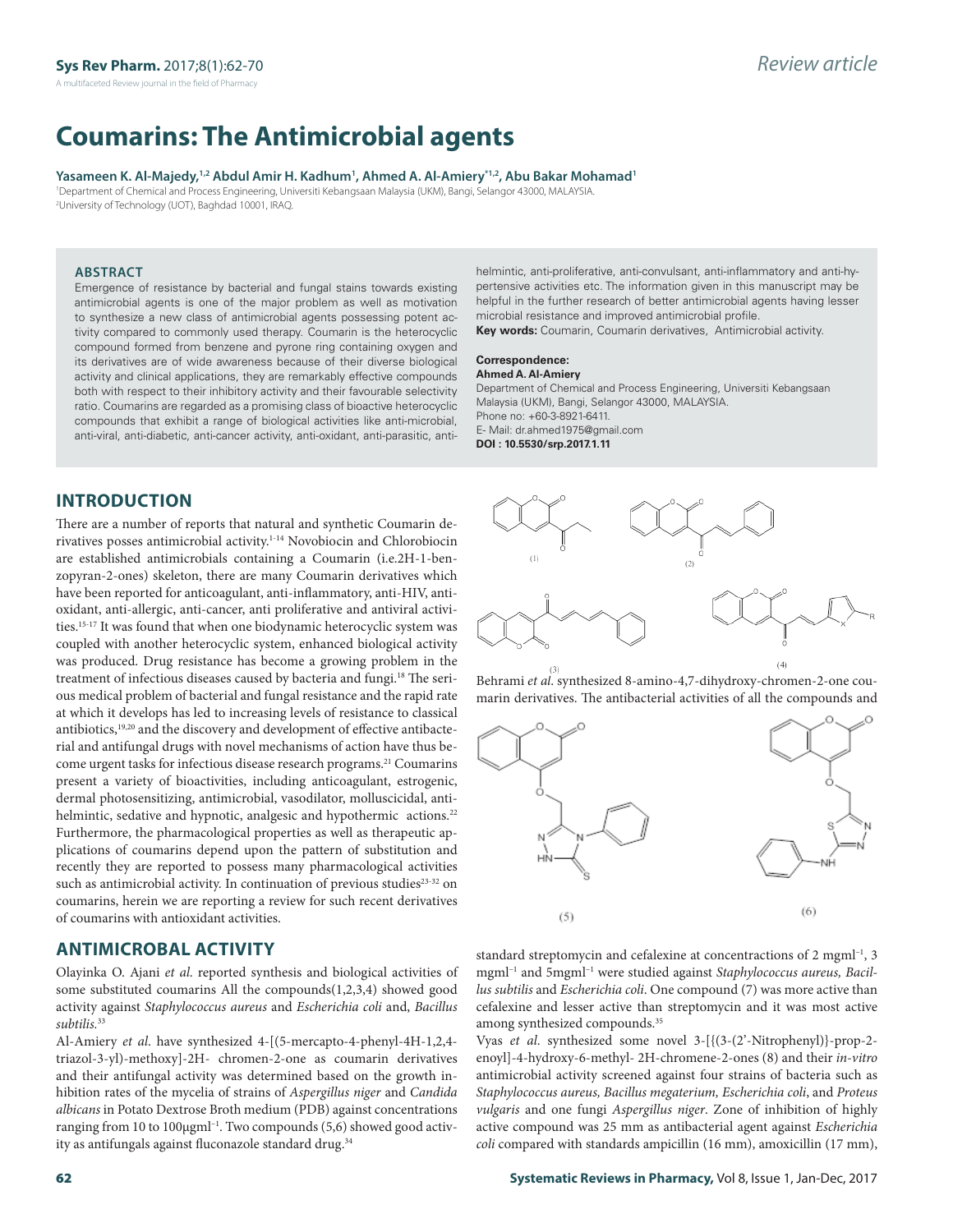

 $(T)$ 

ciprofloxacinin (26 mm), erythromycin (22 mm) and was 23 mm as antifungal agent against *Aspergillus niger* compared with standard drug griseofulvin (21 mm).36

Behrami *et al* synthesized some novel coumarin derivatives, antibacterial activity of synthesized compounds and standard drugs (streptomycin and cefalexine) at concentrations of 2 mgml<sup>-1</sup>, 3 mgml<sup>-1</sup> and 5 mgml<sup>-1</sup> were evaluated against three strains of bacterial culture, *Staphylococcus* 



*aureus*, *Escherichia coli* and *Bacillus cereus*. One compound (9) showed a significant antibacterial effect against *S. aureus*, *Escherichia coli* and *Bacillus cereus.*<sup>37</sup>



Bonsignore *et al*. synthesized a novel series of comarin 7-substituted cephalosporins and sulfones. The synthesized compounds were tested against *Staphylococcus aureus* (ATCC 25923), *Escherichia coli* (ATCC 25922) and *Pseudomonas aeruginosa* (ATCC 27853) with varying concentrations of the associated antibiotic cefotaxime (0.125-256 µgml<sup>-1</sup>) Cephalosporins showed a potential activity against Gram positive microorganisms and sulfones showed no significant activity. An association of sulfone with ampicillin was observed to inhibit Gram positive microorganisms with a lower MIC value than for ampicillin alone.<sup>38</sup>

Novel coumarin derivatives were synthesised by Sahoo *et al*. and antibacterial activity was tested against Gram positive bacteria i.e. *Staphylococcus aureus* and Gram negative bacteria i.e. *Escherichia coli*. DMSO was used as a control. One compound (10) possessed maximum antibacterial activity as compared to standard drug amoxicillin which may be due to presence of chlorine on aromatic ring of coumarins. Other compounds also showed mild to moderate activity at 0.1ml concentration level on both organisms.<sup>39</sup>



Purohit *et al* reported synthesis and biological activities of some substituted 3-(4- hydroxybenzoyl)-1H-isochromen-1-one ,2-benzopyran-1H-2-one,1H-2-oxo-benzopyran-3- carboxylicacids and 2-benzofuran-1Hone. All the compounds showed good activity against *Staphylococcus aureus* and *Escherichia coli.*<sup>40</sup>



Mohamed *et al*. derivatised some novel 8-ethoxycoumarin and screened for their *in-vitro* antimicrobial activities against two Gram negative *Bordetella bronchiseptica* (ATCC 4617) and *Escherichia coli* (ATCC 14169) and four Gram positive *Bacillus pumilus* (ATCC 14884), *Bacillus subtilis* (ATCC 6633), *Staphylococcus aureus* (ATCC 29737) and *Staphylococcus epidermidis* (ATCC 12228) *pathogenic bacteria* and two fungi *Candida albicans* (ATCC 10231) and *Saccharomyces cervesia* (ATCC 9080). One compound (12) resulted in wide spectrum antimicrobial activity against all tested bacteria and fungi compared to ampicillin (25µgml–1) and *mycostatin* (25µgml–1) by replacing the hydrogen atom attached to the coumarin nucleus at C-3 with a side chain, while the other compounds with other side chains showed moderate to weak activity.<sup>41</sup>



Mulwad VV *et al*. synthesized some heterocycles by incorporating isoxazoles, pyromidines and 1,5- benzothiazeoine in a parent 4-hydroxycoumarin molecule which enhanced the biological properties of these molecules. These compounds were tested for *in vitro* antibacterial activity.42 Gupta AS *et al*. synthesized 3- amino-(N-aryl substituted)-6-bromo-2H-1-benzopyran-2- ones and 6-bromo-3-phenoxy substituted-2H-1-benzopyran-2-ones. All the title compounds were screened for *in-vitro*  antitubercular activity against highly virulent H37Rv strains of mycobacterium tuberculosis as compared to streptomycin and INH.43,44 Lin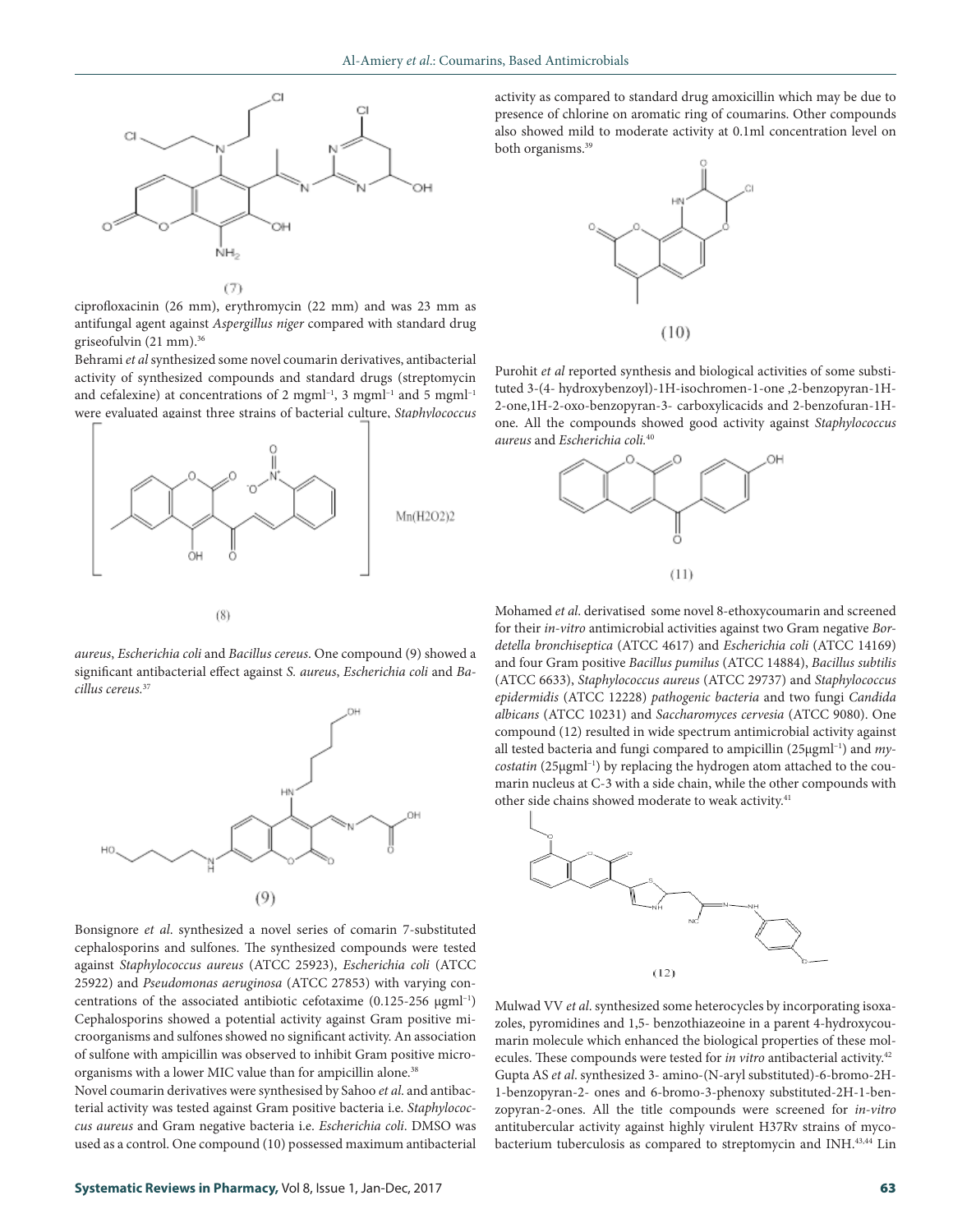*et al*. synthesized acyl coumarins, 4-hydroxy, and 7-hydroxycoumarins and coumaric amide dimers and were tested against stains of *Bacillus subtilis* (BCRC 10029), *Staphylococcus aureus* (BCRC 11863), *Escherichia coli* (BCRC 11758), and *Pseudomonas aeruginosa* (BCRC 11733) and Penicillin G potassium salt (CAS 113-98-4, USP grade) was used as a reference drug. One compound (13) was the most potent compound out of the tested compounds against Bacillus subtilis with MIC value of 8  $\mu$ gml $^{-1.45}$ 



 $(13)$ 

Kusanur RA *et al*. developed the new 1,3-dipolar cycloadducts of 3-azidoacetylcoumarins with dimethyl acetylene dicarboxylate (DMAD). All the newly synthesized compounds and their adducts were screened for antimicrobial activity and good results were obtained.<sup>46</sup> Pyrimidino<sup>[5'</sup>,4'-6,5]-,pyridino[3',2'-6,5] and pyrrolo[3',2'-5,6]4H-pyrano-[3,2-c][1] benzopyran- 6-one derivatives were prepared and screened by Al-Haiza *et al.*  for their activity against Gram positive bacteria, *Staphylococcus aureus*, *Bacillus subtilis*, *Bacillus cereus,* Gram negative bacteria, *Pseudomonas aurignosa*, *Echerichia coli*, *Enterobacter aerogenes* as well as fungi *Aspergillus niger*, *Penicillium italicum*, *Fusarium oxysporum*. Standard drugs amoxicillin for bacteria and mycostatin for fungi were used at a concentration of 1000ppm for comparisons. One compound (14) exhibited excellent antibacterial activity towards *Enterobacter aerogenes.*<sup>47</sup>



Vaso *et al*. reported the organic synthesis of some new 2H-[1]-benzopyran-2-one(coumarin) derivatives at concentrations of 2 mgml–1, 3 mgml<sup>-1</sup> and 5 mgml<sup>-1</sup> and their antibacterial activity against three bacterial cultures Gram positive bacteria i.e. *Staphylococcus aureus* and *Bacillus aureus* and Gram negative bacteria i.e. *Escherichia coli* was compared with standard antibiotics Cephalexine and Streptomycine. One compound (15) was weaker than that of Streptomycine and stronger as compared to Cephalexine in antibacterial activity against *Staphylococcus aureus.*<sup>48</sup>



Some derivatives of (7-hydroxy-2-oxo-2H-chromen-4-yl)-acetic acid hydrazide (16) were prepared by Cacic *et al*. and were found to possess high antimicrobial activity against *Staphyloccocus pneumoniae* and were slightly less active against *Pseudomonas aeruginosa*, *Bacillus subtilis*, *Bacillus cereus* and *Salmonela panama* as compared to standard drug.49



A series of the Schiff 's bases, 3-(4-(4-(substituted phenyl)prop-1-ene-3 one)phenylimino) methyl)-4-chloro-2H-chromen-2-ones were synthesized by Kudale *et al*. and these compounds were investigated *in-vitro* against gram positive bacteria, *Staphylococcus aureus* (ATCC 9144), *Bacillus subtilis* (ATCC 6633) and *Staphylococcus epidermis* (ATCC 12228) and gram negative bacteria, *Escherichia coli* (ATCC 25922), *Salmonella typhi* and *Psuedomonas aeruginosa* (ATCC 9027) and the antifungal activity was evaluated against *Aspergillus niger* (ATCC 10594) and *Clostridium albicans* (ATCC 10231) using amoxicillin and fluconazole as standard drugs for antibacterial and antifungal activities respectively. One compound (17) was found to be most active with an MIC of  $20\mu$ gml<sup>-1</sup>against all the tested organisms.<sup>50</sup>



Hamdi *et al* synthesized bis[N-(4-oxocoumarinylmethylene)]-1,4-diamines and the antibacterial activity tests were carried out using *Staphylococcus aureus* ATCC 25923 at a concentration of 106CFCml–1 on the surface of a Mueller-Hint on gelose plate. One compound exhibited the strongest antibacterial activity.<sup>51</sup> Mashelkar *et al.* synthesized some novel 4-substituted coumarins and subjected them to *in-vitro* screening against Gram positive *Staphylococcus aureus* and Gram negative *Salmonella typhi*. Ampicillin and trimethoprim were used as standard drugs. Two compounds (18a-18b) showed significant antibacterial activity at concentration levels of 10 to 200µgml–1against *Staphylococcus aureus* and *Salmonella typhi.*<sup>52</sup>

Dekic *et al*. synthesized 4-arylamino-3-nitrocoumarins and were evalu-

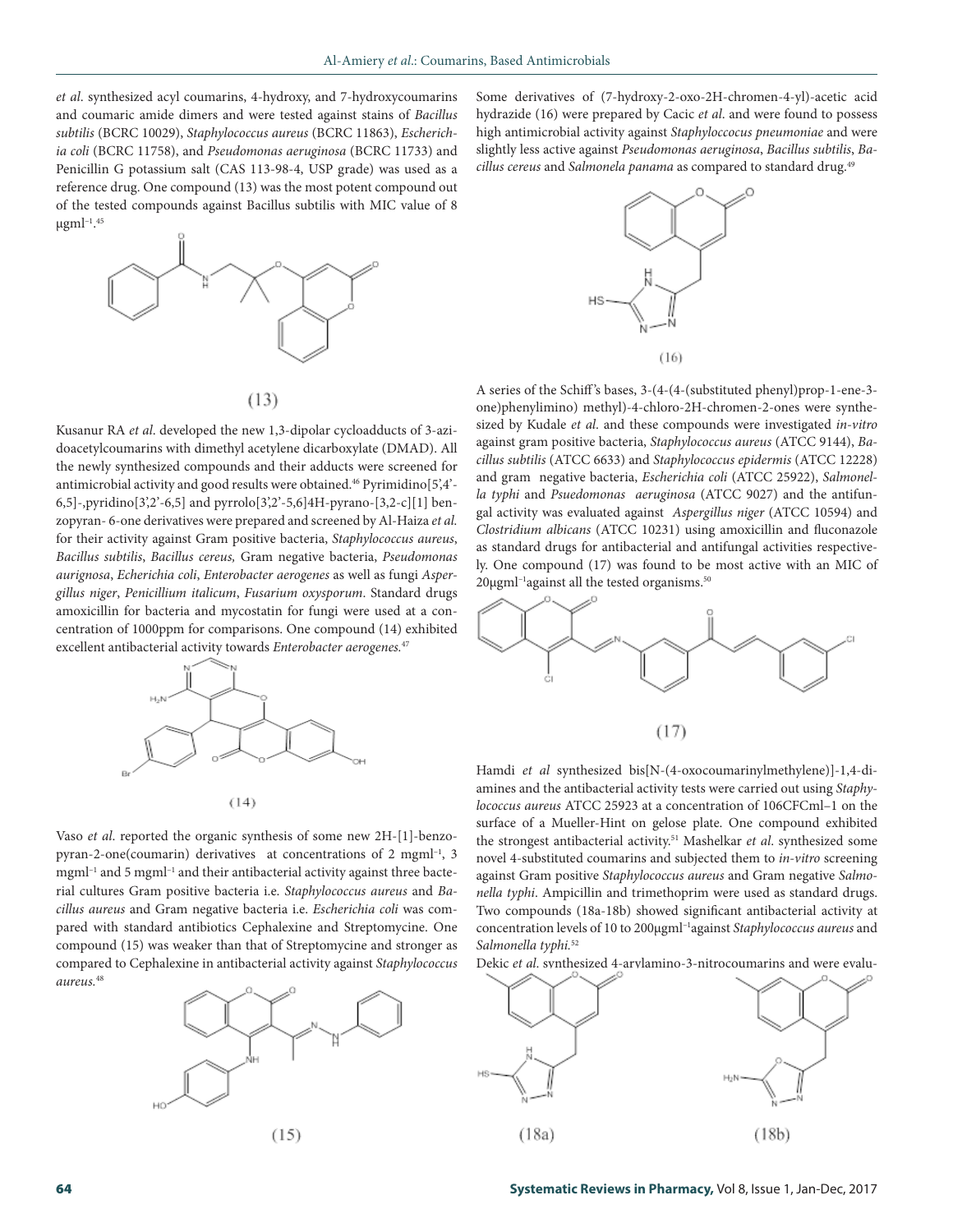ated for their in-vitro antibacterial and antifungal activities against pathogenic strains *Staphylococcus aureus* ATCC 6538, *Bacillus cereus*, *Bacillus subtilis* ATCC 6633, *Escherichia coli* ATCC 8739, *Escherichia coli*, *Klebsiella pneumoniae* ATCC 10031, *Salmonella enterica* ATCC 13076 and yeast *Candida albicans* ATCC 10231 and *Aspergillus niger* ATCC 16404. One compound (19) was found greatest anticandidal as compared with other compounds of the series. Tetracycline and Nystatine were used as the reference drugs.<sup>53</sup>



 $(19)$ 

A series of new coumarin derived carboxylate ligands and their silver(I) complexes (20) were synthesized, characterized and screened by Creaven *et al.* for their *in-vitro* antibacterial activity against a range of Gram positive stains and Gram negative as well as for their antifungal activity. While none of the ligands showed any antimicrobial activity, a number of the Ag(I) complexes exhibited potent activity. In particular, Ag(I) complexes of hydroxy-substituted coumarin carboxylates demonstrated potent activity.54



Govori *et al*. synthesized 4-Heteroaryl-coumarin-3-carbaldehydes and antimicrobial properties of these new coumarins were investigated against *Staphylococcus aureus*, *Escherichia coli*, *Hafnia alvei*, *Pseudomonas aeruginosa* and *Enterobacter cloacae*. The Agar disc diffusion technique measured the diameters of the inhibition zone around discs which were previously wetted with N,N-DMF solution of compounds at concentrations of 1,3 and 5mgml–1. One compound (21) was more active against *Staphylococcus aureus*, *Escherichia coli* and *Enterobacter cloaco* and not active as antimicrobial agent against *Hafnia alvei* and *Pseudo*monas aeruginosa.<sup>55</sup>



6-one and its derivatives. All the compounds were screened for antimicrobial activity and found to exhibit significant activity.56

A novel series of 5H,7H-N-(coumarin-6-yl)-2,8-diphenyl-5,7-dioxo-6-(7-methoxy-4-methyl coumarin-6-yl)-4,5,6,7 tetrahydrobenzimidazo[5,6-c]pyrrole derivatives (22) was synthesized and screened by Choudhari *et al.* for their antibacterial activity against *Staphylococcus aureus* and *Salmonella typhi* and antifungal activity against *Aspergillus niger* and *Clostridium albicans*. Ciprofloxacin and miconazole were used as the antibacterial and antifungal standards respectively. All compounds showed antimicrobial activity having MIC values ranging from 50µgml–1 to 200µgml–1. 57



Zavrsnik D *et al*. prepared a series of new 3-cynnamoyl-4-hydroxycoumarins (23). The microbial activity of the synthesized compounds was tested on species of bacteria *Pseudomonas aeruginosa*, *Echerichia coli*, *Salmonella typhimurium*, *Bordatella bronchiseptica, Bacillus subtilis* and *Staphyloccocus aureus*. The compounds having halogens showed the best microbial activity. Compounds having 4-Br and 4-Cl were found to be the most effective against Bacillus subtilis. Compound having 4-Cl was found to be the most effective against *Staphyloccocus aureus.*<sup>58</sup>



Chimenti F *et al*. prepared N-substituted-2-oxo-2H-1-benzopyran-3-carboxamides (coumarin-3- carboxamides) (24) as new anti-Helicobacter pylori agents and evaluated them for antibacterial activity. All the synthesized compounds showed little or no activity against different species of Gram positive and Gram negative bacteria and against various strains of pathogenic fungi. Among the prepared compounds having 4-acyl phenyl group showed the best activity against Helicobacter pylori metronidazole resistant strains in the  $0.25$ <sup>-1</sup> µgml<sup>-1</sup> range, indicating that the presence of an acyl function is an important feature for activity.<sup>59</sup>



Mulwad VV *et al*. synthesized 4-[1-(2H-[1]-4-hydroxy-2-oxo-benzopyran-3-yl)methylidene]-2- phenyl-4H-oxazol-5-ones and [1,2,4]triazine-

Patel AK *et al*. synthesized some 4-aryl-2,6-di(coumarin-3- yl)pyridines (25) and were tested for antimicrobial activity. None of the compounds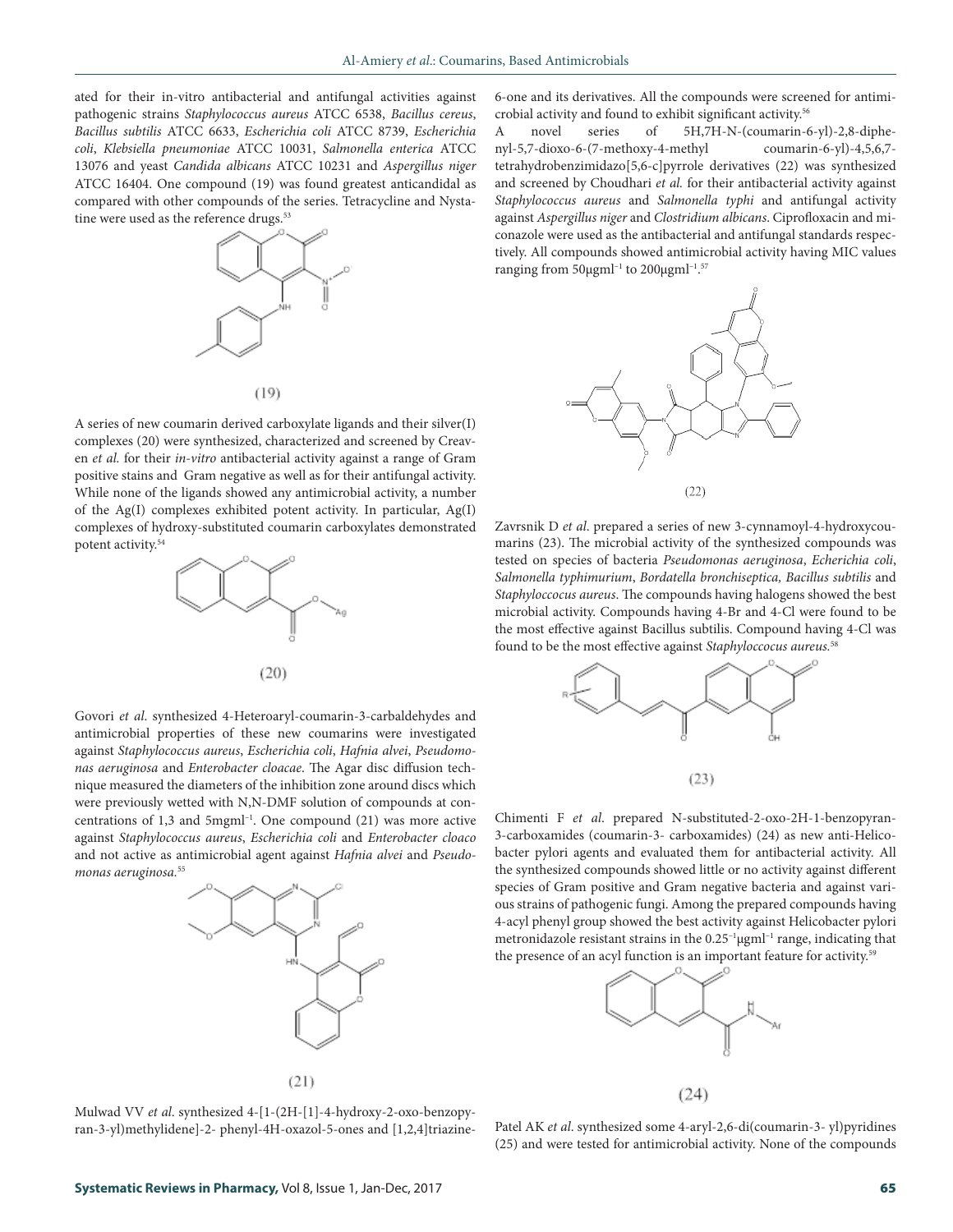showed antifungal activity against *Aspergillus niger*. The results revealed that the incorporation of the substituents like - $\rm CH_{_{3}}$  or - $\rm OCH_{_{3}}$  either in the coumarin nucleus or in a phenyl ring did not affect the antibacterial activity much more and all the compounds had almost same activity. Activity of some compounds indicated that the presence of an additional fused benzene ring between the C-5' and C-6' positions inhibited the anti-bacterial activity towards *Escherichia coli.*<sup>60</sup>



 $(25)$ 

Some coumarin derivatives containing thiazolidin-4-one ring were synthesized by Rama Ganesh *et al.* and were screened for their antibacterial activity against Gram positive bacteria *Staphylococcus aureus*, *Bacillus subtilis* and Gram negative bacteria *Klebsiella pneumonia*, and *Escherichia coli* at the concentration of 0.001molml–1 compared with standard drug Ciprofloxacin. Zone of inhibition of highly active compound (26) was 20 mm against *Staphylococcus aureus* and *Bacillus subtilis.*<sup>61</sup>



 $(26)$ 

Brahm Bhatt *et al*. synthesized 4-methyl-3-phenyl-6-[4-(3-aryl-1-phenyl-1H-pyrazol-4-yl)-6-aryl- pyridin-2-yl]coumarin derivatives (27) and were screened for anti-bacterial activity against *Escherichia coli*, *Bacillus subtillis* and anti-fungal activity against Candida albican by agar cup diffusion method. DMF was used as blank, Streptomycin was used as anti-bacterial standard and Clotrimazole as anti-fungal standard drug at concentration of 1000 µgml<sup>-1</sup>. All the synthesized compounds showed activity against both gram positive and gram negative bacteria but lesser activity compared to standard drug.<sup>62</sup>



Bhatt *et al*. synthesized a series of 2-(substitutedphenyl)-3-[3-(2-oxo-2H-coumarin-3-yl)-5- thioxo-1,5-dihydro-4H-1,2,4-triazol-4-yl]-1,3thiazolidin-4-ones and screened for their antimicrobial activity against Gram positive *Staphylococcus aureus* and Gram negative *Escherichia coli stains* and antifungal activity against *Clostridium albicans*. Ciprofloxacin and ketoconazole were used as the standard antibacterial and antifungal drugs respectively. The test compounds and standards drugs were evaluated at concentration of 100µg/mL. DM F (N,N- dimethylformamide) was used as solvent and control. One compound (28) showed 92%, 80% and 90% growth inhibition against *Staphylococcus aureus*, *Escherichia coli* and *Clostridium albicans* respectively.63



Creaven *et al*. prepared a series of Schiff bases and Cu(II) complexes (29a-29b). All of the free ligands and their metal complexes were tested for their antifungal activity compared with ketoconazole and amphotericin B. The ligands showed no antimicrobial activity whereas a number of the metal complexes exhibited potent antimicrobial activity when compared with their respective standard drugs.<sup>64</sup>



4-chloro-3-((subst it ut ed-phenylimino)methyl)-2H-chromen-2-ones were synthesized by Bairagi *et al*. and tested for antimicrobial activity *in-vitro* against Gram positive *Staphylococcus aureus* (ATCC 29737) and *Bacillus subtilis* (ATCC 2063) and Gram negative bacteria *Escherichia coli* (ATCC 20931) and fungi *Aspergillus niger* (ATCC 16404) and *Candida albicans* (ATCC 10231). One compound (30) was found to be most active against all the tested organisms with an MIC of  $15 \mu g$ ml<sup>-1</sup>. Amoxicillin was standard for antibacterial activity and fluconazole for antifungal activity.65



*Hafnia alvei*, *Pseudomonas aeruginosa* and *Enterobacter cloacae*. The Agar disc diffusion technique measured the diameters of the inhibition zone around discs which were previously wetted with N,N-DMF solu-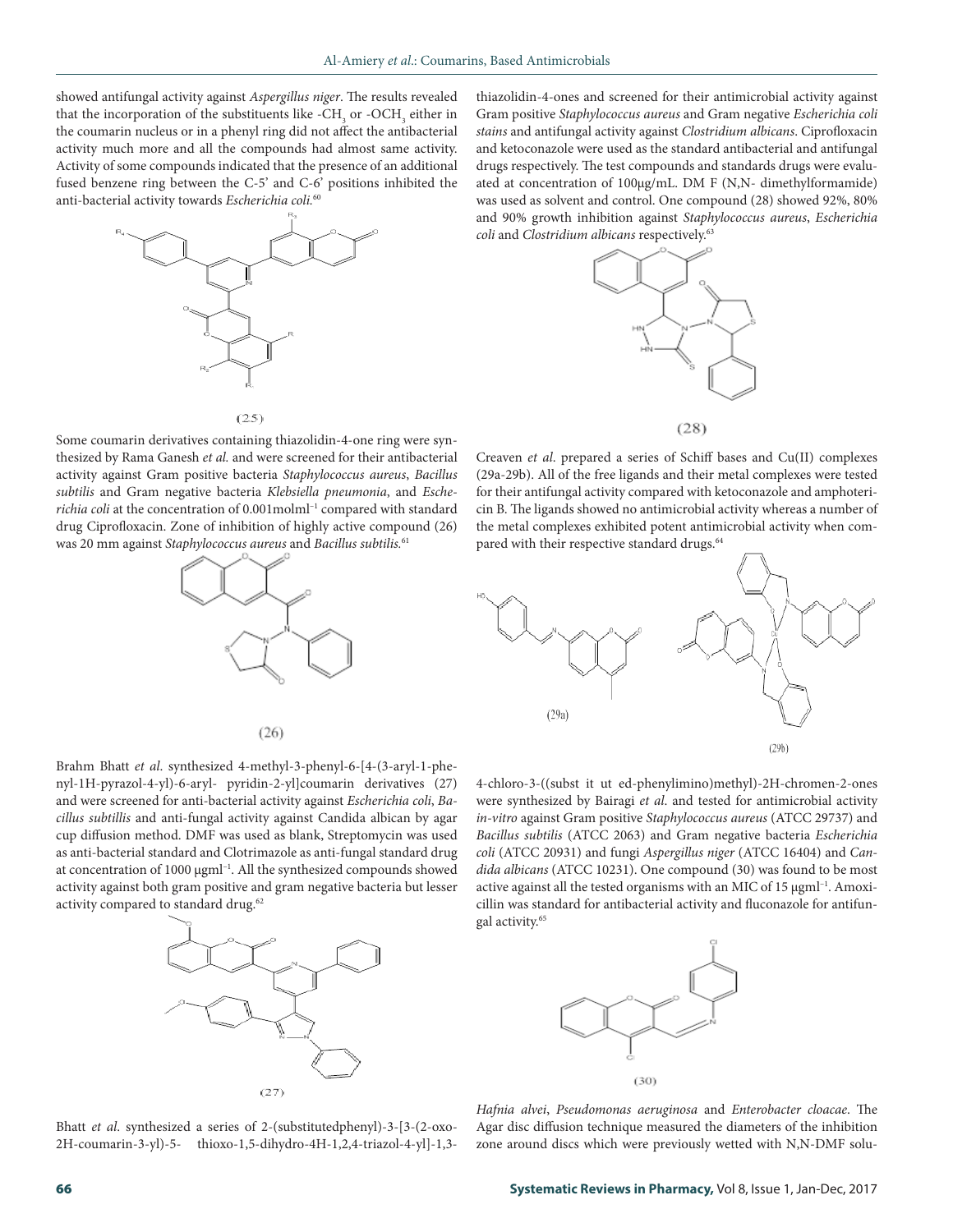tion of compounds at concentrations of 1,3 and 5 mgml<sup>-1</sup>. One compound (31) was more active against *Staphylococcus aureus, Escherichia coli* and *Enterobacter cloaco* and not active as antimicrobial agent against *Hafnia alvei* and *Pseudomonas aeruginosa.*<sup>66</sup>



Novel 4-hydroxy-chromene-2-one derivatives were synthesized by Mladenovic *et al*. and screened for their antibacterial activity against Gram positive bacteria *Staphylococcus aureus*, *Bacillus subtili* and Gram negative bacteria *Klebsiella pneumonia*, *Escherichia coli* and their antifungal activity against *M. mucedo*, *C. albicans*. Streptomycin was used as standard anti- bacterial drug and ketoconazole as standard antifungal drug. One compound (32) had activity equal to that of standard drug ketoconazole (31.25 µgml<sup>-1</sup>) against M. mucedo.<sup>67</sup>



A novel series of 3-[(2'-Substituted benzylidene amino thiazol-4'-yl) amino]coumarins (33a-33b) was prepared by Singh *et al.* and evaluated for antibacterial activity against various bacteria, *Staphylococcus aureus* 209 P, *E. Coli* ESS2231, *Proteus vulgaris, K. Pneumoniae* were used and antifungal activity was performed against *Candida albicans* ATCC10231 and results were compared with gattifloxacin and ciprofloxacin for antibacterial and fluconazole for antifungal activities respectively and propylene glycol treated group served as control. One compound showed potent antibacterial activity while the other compound exhibited most potent antifungal activity.68



Porwal B *et al*. synthesized 3-coumrinoyl pyridinium bromides (34) by reaction of methyl and ethyl esters of nicotinic acid with isonicotinic

acid and 3-coumarinoyl quinolinium bromides by reaction of methyl and ethyl esters of nicotinic acid with quinoline. Most of the tested compounds possessed significant antimicrobial activity when compared with that of gentamycin and amoxycillin. The test compounds showing good qualitative antimicrobial property were further screened for their quantitative antimicrobial study by 96-well plate (Two fold dilution technique) using an ELISA Reader. Coumarinoyl pyridinium salts having R  $=$  -H & R' = 4-COOC<sub>2</sub>H<sub>5</sub>, R = -Cl & R' = 4-COOC<sub>2</sub>H<sub>5</sub>, R = -H & R' = 3-COOC<sub>2</sub>H<sub>5</sub> and R = -Cl & R' = 4-COOCH<sub>3</sub> were found to be more active than that of other test compounds.<sup>69</sup>



A new series of 7–methoxy-4-methyl-8-[5-(substituted aryl)isoxazol-3-yl]–2H–benzopyran-2- ones were synthesized by Sandeep *et al*. Antimicrobial activity was carried out against 24 hr old cultures of *Escherichia coli*, *Pseudomonas aeruginosa*, *Staphylococcus aureus* and *Bacillus subtilis*. The fungi used were *Aspergillus niger*, *Aspergillus flavus* and *Candida albicans*. The compounds were tested at concentrations of 25µg/ml in dimethylformamide against all the organisms. Ciprofloxacin (25µgml–1) and fluconazole (25µgml<sup>-1</sup>) were used as standard drugs for antibacterial and antifungal activities respectively. Among the compounds tested for antibacterial activity, one compound (35) showed highest zone of inhibition against *S. aureus* and *B. subtilis* and minimum inhibition against *E. coli* and *P. aeruginosa*. The remaining compounds exhibited moderate activity.70



Basanagouda *et al*. synthesized 4-aryloxmethylcoumarins (36) and screened for their antibacterial and antifungal activity at different concentrations of 500, 250, 100 and 50 µgml–1 by the disc diffusion method. Antibacterial activity was carried out against two Gram positive bacteria, viz. *Staphylococcus aureus*, and *Streptococcus faecalis* and three Gram negative bacteria, viz. *Escherichia coli*, *Psuedomonus aeruginosa*, *Klebsiella pneumonia*. Antifungal activity was carried out against five fungi, viz. *Aspergillus flavus, Aspergillus fumigatus, Candida albicans, Penicillium notatum* and *Rhizopus*. Ciprofloxacin and Fluconazole were used as standard antibacterial and antifungal drug respectively. The compounds possessing methoxy, chloro, bromo substituents at C-6 position of cou-

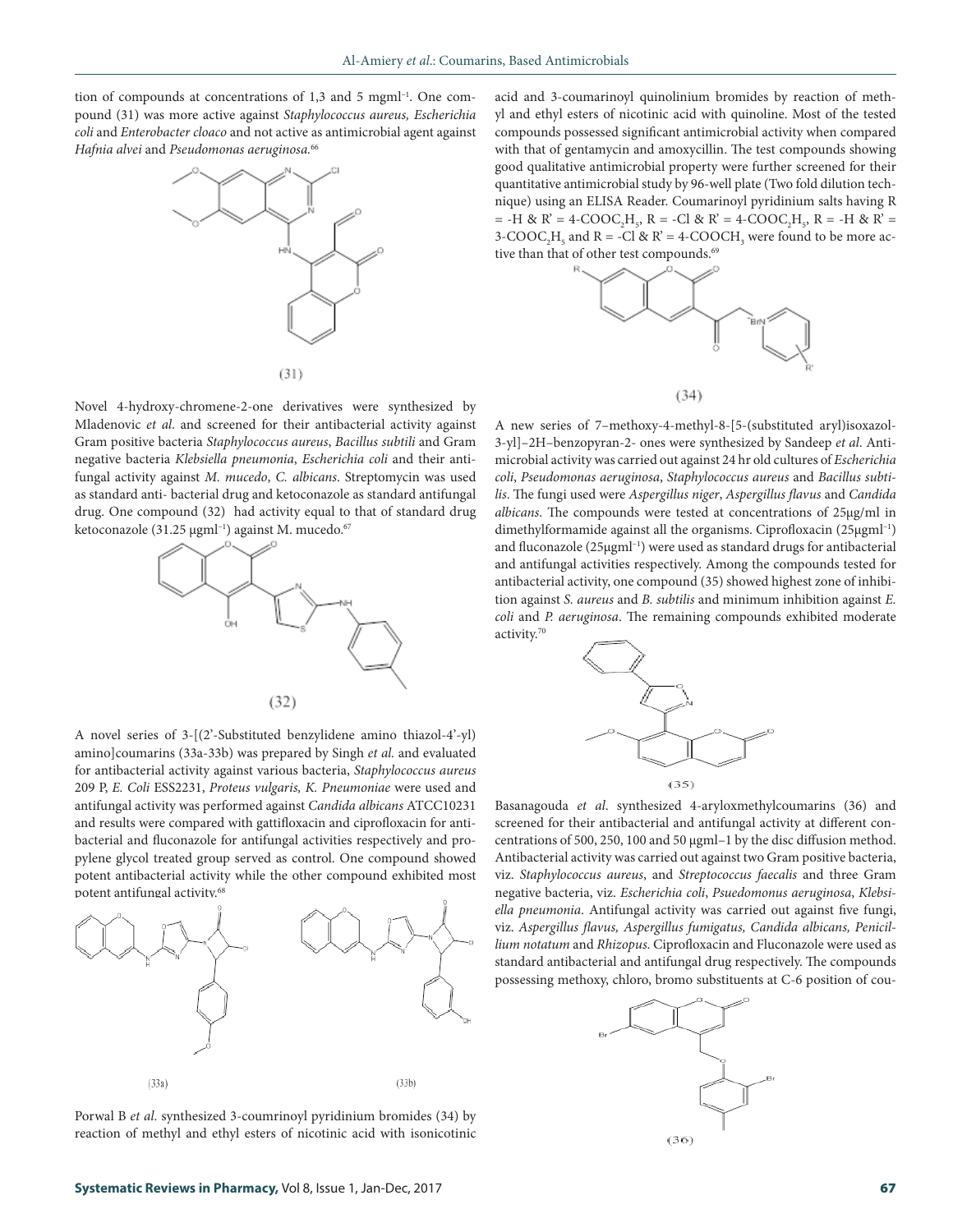marin showed higher activity. $71$ 

## **CONCLUSION**

In summary, studies evaluating the antimicrobial activities elicited by coumarinswhich have currently expanded and, though there is plenty of *in vitro* evidence to back up the antimicrobial activities of these compounds, the *in vivo* studies available notably indicate the need to interpret data with caution. In this context, the real antimicrobial effect obtained from oral ingestion of either synthesized or natural compounds and more specifically the suitable dose to achieve this effect for several compounds is still to be proved *in vivo.* Recent studies point towards the rational development of less toxic and more potent compounds which might be clinically utilized in treatment of patients suffering from diseases. However, in spite of tangible advances in drug design and Medicinal Chemistry, there are still few potent pharmacological agents being adopted as antimicrobail in clinical phase. The advances in this field have led to the design and synthesis of new promising prototypes with coumarin. Indeed, these compounds possess several biological activities and their structures allow diverse substitutions and draw much interest considering the possibilities of synthesizing new antimicrobail compounds.

## **ACKNOWLEDGEMENT**

This study was supported by the Universiti Kebangsaan Malaysia under the DIP-2012-02 Grant.

## **CONFLICT OF INTEREST**

None

# **ABBREVIATION USED**

PDB: Potato Dextrose Broth medium; *E-coli: Escherichia coli*; Coumarin: 2H-[1]-benzo¬pyran-2-one; Ag: Silver; DMF: N,N- dimethylformamide.

# **REFERENCES**

- 1. Zalfiqar A, Nasim H. Indian J Chem. 2007;46B:1322.
- 2. Bernadette S, Denis A, Kevin K. Inorg Chim Acta. 2006;359:3976.
- 3. Balaji PN, Sai Sree vani. J Chem Pharm Res. 2010;2(4):754-8.
- 4. Gurubasavaraja SPM and Agasimundin YS. Acta Pharmaceutica Sci. 50:197- 202.
- 5. Hwang YH, Cho WK, Jang D, Ha JH, Ma JY. High-performance liquid chromatography determination and pharmacokinetics of coumarin compounds after oral administration of Samul-Tang to rats. Pharmacogn Mag. 2014;10(37):34-9. doi: 10.4103/0973-1296.126656. https://doi.org/10.4103/0973-1296.126656.
- 6. Amarnath A1, Lenin V, Archunan G. Evaluation of the hypolipidemic activity of 6,7-dimethoxycoumarin on placental tissue factor mRNA expression in experimental anti-phospholipid syndrome. Pharmacogn Mag. 2013;9(35):264-70. doi: 10.4103/0973-1296.113287 https://doi.org/10.4103/0973-1296.113287.
- 7. Sur TK, Hazra AK, Bhattacharyya D, Hazra A. Antiradical and antidiabetic properties of standardized extract of Sunderban mangrove Rhizophora mucronata. Pharmacogn Mag. 2015;11(42):389-94. doi: 10.4103/0973-1296.153094. https:// doi.org/10.4103/0973-1296.153094.
- 8. Wangboonskul J, Tunsirikongkon A, Sasithornwetchakun W. Simultaneous determination of nine analytes in Clausena harmandiana Pierre. by new developed high-performance liquid chromatography method and the influence of locations in Thailand on level of nordentatin and dentatin. Pharmacogn Mag. 2015;11(41):1-7. doi: 10.4103/0973-1296.149666. https://doi.org/10.4103/0973- 1296.149666.
- 9. Latifa A, Mohamed K, Geffroy-Rodier C, Jérôme G, Sami Z. Phytochemical Investigation, Isolation and Characterization of Coumarins from Aerial Parts and Roots of Tunisian Pituranthos chloranthus (Apiaceae). Pharmacognosy Communications. 2015;5(4):237-43. https://doi.org/10.5530/pc.2015.4.4.
- 10. Ranasinghe P, Perera S, Gunatilake M, Abeywardene E, Gunapala N, Pre-

makumara S, et al. Effects ofCinnamomum zeylanicum (Ceylon cinnamon) on blood glucose and lipids in a diabetic and healthy rat model. Phcog Res. 2012;4(2):73-9 https://doi.org/10.4103/0974-8490.94719 PMid:22518078 PMCid:PMC3326760.

- 11. Golfakhrabadi F, Yousefbeyk F, Mirnezami T, Laghaei P, Hajimahmoodi M, Khanavi M. Antioxidant and Antiacetylcholinesterase Activity ofTeucrium hyrcanicum. Phcog Res. 2015;7(Suppl S1):15-9. https://doi.org/10.4103/0974-8490.157993 PMid:26109782 PMCid:PMC4466763.
- 12. Mahendra P, Bisht S. Ferula asafoetida : Traditional uses and pharmacological activity. Phcog Rev [serial online] 2012 [cited 2016 Oct 18];6:141-6.
- 13. Patel PB, Patel TK, Baxi SN, Acharya HR, Tripathi C. Antitubercular effect of 8-[(4-Chloro phenyl) sulfonyl]-7-Hydroxy-4-Methyl-2H-chromen-2-One in guinea pigs. J Pharmacol Pharmacother [serial online] 2011 [cited 2016 Oct 18];2:253- 60.
- 14. Kokanova-Nedialkova Z, Nedialkov PT, Nikolov SD. The genus chenopodium: Phytochemistry, ethnopharmacology and pharmacology. Phcog Rev [serial online] 2009 [cited 2016 Oct 18];3:280-306.
- 15. Balaji PN, Indrani PM. Pelagia Research Library. Der Pharmacia Sinica. 2010;3(6):685-9.
- 16. Gummudavelly S, Ranganath Y. Asian J Research Chem. 2009;2(1)
- 17. B Ramesh, Sumana T. E-Journal of Chemistry. 2010;7(2):514-516. https://doi. org/10.1155/2010/731675.
- 18. Raman N, Sakthivel A, Rajasekaran K. Synthesis and spectral characterization of antifungal sensitive Schiff base transition metal complexes. Mycobiology. 2007;35(3):150-3. https://doi.org/10.4489/MYCO.2007.35.3.150 PMid:24015086 PMCid:PMC3763143.
- 19. Rice SA, Givskov M, Steinberg P, Kjelleberg S. Bacterial signals and antagonists: The interaction between bacteria and higher organisms. J Mol Microbiol Biotechnol. 1999;1(1):23-31. PMid:10941781.
- 20. Ironmonger A, Whittaker B, Andrew J, Baron B, Chris J, Alison E, et al. Scanning conformational space with a library of stereo- and regiochemically diverse aminoglycoside derivatives: The discovery of new ligands for RNA hairpin sequences. Org Biomol Chem. 2007;5:1081-6. https://doi.org/10.1039/b618683a PMid:17377661.
- 21. Kumar G; Kumar D, Devi S, Verma R, Johari R. Synthesis, spectral characterization of biologically active compounds derived from oxalyldihydrazide and 5-tertbutyl-2-hydroxy-3-(3- phenylpent-3-yl)benzaldehyde and their Cu(II), Ni(II) and Co(II) Complexes. Int J Eng Sci Technol. 2011;1(3):1630-54.
- 22. Parmer S, Kumar R. Substituted quinazolone hydrazides as possible antituberculous agents. J Med Chem. 1968;11:635-6. https://doi.org/10.1021/ jm00309a064.
- 23. Al-Amiery A, Al-MajedyY, Kadhum A. Hydrogen Peroxide Scavenging Activity of Novel Coumarins Synthesized Using Different Approaches. PLoS ONE. 2015:10(7):e0132175, 2015.
- 24. Al-Amiery AA, Al-Bayati R, Saour K, Radi M. Cytotoxicity, Antioxidant and Antimicrobial activities of novel 2-quinolone derivatives derived from coumarins. Research on Chemical Intermediates. 2012;38(2):559-69. https://doi.org/10.1007/ s11164-011-0371-2.
- 25. Al-Amiery AA, Al-Majedy Kadhum AAH, Mohamad A. Novel macromolecules derived from coumarin: synthesis and antioxidant activity. Sci Rep. 2015;5:11825. https://doi.org/10.1038/srep11825 PMid:26134661 PMCid:PMC4488837.
- 26. Al-Amiery AA, Al-Majedy YK, Al-Duhaidahawi D, Kadhum AAH, Mohamad AB. Green Antioxidants: Synthesis and Scavenging Activity of Coumarin-Thiadiazoles as Potential Antioxidants Complemented by Molecular Modeling Studies. Free Radicals and Antioxidants. 2016;6(2):173-7. https://doi.org/10.5530/ fra.2016.2.7.
- 27. Al-Amiery AA, Al-Majedy YK, Kadhum AA, Mohamad AB. New coumarin derivative as an eco-friendly inhibitor of corrosion of mild steel in acid medium. Molecules. 2014;29;20(1):366-83.
- 28. Al-Amiery AA, Al-Majedy YK, Kadhum AAH, Mohamad AB. Synthesis of new coumarins complemented by quantum chemical studies. Research on Chemical Intermediates. 2016;42(4):3905-18. https://doi.org/10.1007/s11164-015-2252-6.
- 29. Al-Amiery AA, Kadhum AAH, Mohamad AA. Antifungal Activities of New Coumarins. Molecules. 2012;17(5):5713-23. https://doi.org/10.3390/mole-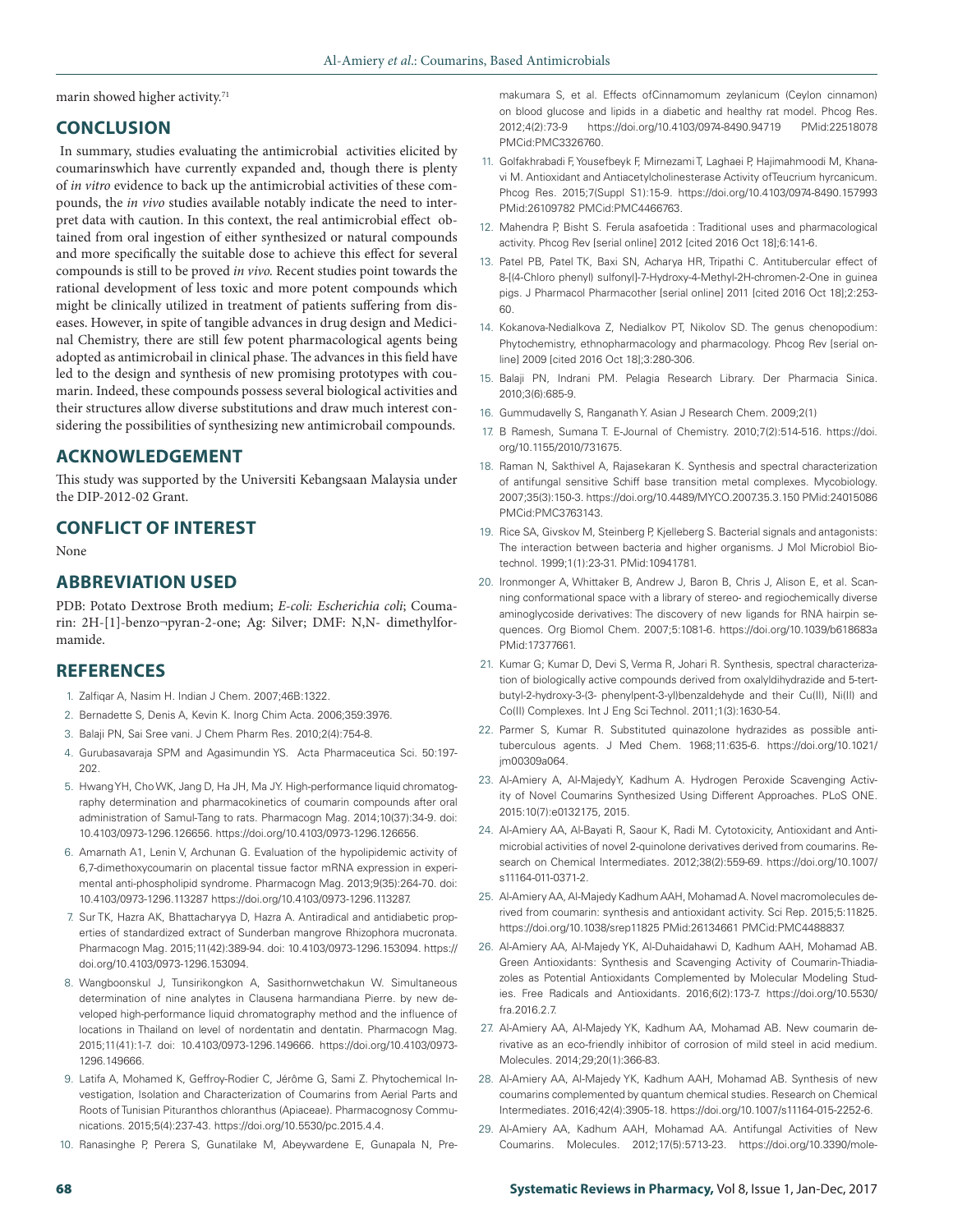cules17055713 PMid:22628043.

- 30. Al-Amiery AA, Kadhum AAH, Mohamad AB, Musa AY, Li CJ. Electrochemical study on newly synthesized chlorocurcumin as an inhibitor for mild steel corrosion in hydrochloric acid. Materials. 2013;6(12):5466-77. https://doi.org/10.3390/ ma6125466.
- 31. (a). Al-Amiery AA, Musa AY, Kadhum A, Mohamad A. The use of umbelliferone in the synthesis of new heterocyclic compounds. Molecules. 2011;16(8):6833- 43. (b). Al-Azawi F, Al-Baghdadi S, Mohamed A, Al-Amiery A, Abed T, Mohammed S, Kadhum AAH, Mohamad AB. Synthesis, inhibition effects and quantum chemical studies of a novel coumarin derivative on the corrosion of mild steel in. Chemistry Central Journal, 2016;10(1):1-9. (c). Al-Majedy Y, Al-AmieryA, Kadhum A. Efficient catalyst one-pot synthesis of 3 7-(aryl)-10,10-dimethyl-10,11 dihydrochromeno[4,3-b] 4 chromene-6,8(7H,9H)dione derivatives complemented by antibacterial activity. Bio Med Research International. 2016;2016, 1-7 . (d). Al-Majedy Y, Kadhum K, Al-Amiery AAH. A synthesis and characterization of some new 4-Hydroxy-coumarin derivatives. Molecules. 2014;19(8):11791- 9. (e). Al-Majedy YK, Al-Amiery AA, Kadhum AAH, Mohamad AB. Antioxidant Activities of 4-Methylumbelliferone Derivatives. PLoS ONE. 2016;11(5):1-13. (f). Al-Majedy YK, Al-Duhaidahawi D, Al-Azawi K, Al-Amiery AA, Kadhum AAH, Mohamad AB. Coumarins as Potential Antioxidant Agents Complemented with Suggested Mechanisms and Approved by Molecular Modeling Studies. Molecules. 2016;21:135-45. https://doi.org/10.3390/molecules21020135.
- 32. Al-Ayed AS. Synthesis, Spectroscopy and Electrochemistry of New 3-(5-Aryl-4,5-Dihydro-1H-Pyrazol-3-yl)-4-Hydroxy-2H- Chromene-2-One 4, 5 as a Novel Class of Potential Anti- bacterial and Antioxidant Derivatives International Journal of Organic Chemistry. 2011;1(03):87-96.
- 33. Ajani OO, Nwinyl OC. Journal of Heterocyclic Chemistry. 2011;47:179-87.
- 34. Al-AmieryAA, Kadhum AAH, Mohamad AB, Antifungal activities of new coumarins, Molecules. 2012;17:5713-23. https://doi.org/10.3390/molecules17055713 PMid:22628043.
- 35. Behrami A, Krasniqi I. Antibacterial activity of coumarine derivatives synthesized from8- amino-4,7-dihydroxy-chromen-2-one and comparison with standard drug. Jrnl of Chemical and Pharm Res. 2012;4(5):2495-500.
- 36. Vyas KB, Nimavat KS, Joshi KM, Jani GR. Synt hesis of 3-[{(3-(2'-nitrophenyl)} prop-2-enoyl]- 4-hydroxy-6-methyl-2Hchromene-2-one and its metal complexes as anantimicrobial agent. Jrnl of Chemical and Pharm Res. 2012;4(5);2720-3.
- 37. Behrami A, Krasniqi I, Demaku S, Antibacterial activity of coumarine derivatives synthesized from 4,7-dihydroxy-2-oxo-2h-chromene-3-carbaldehyde and comparison with standard drug, Int Jrnl of Res in Pharm and Biomed Sci. 2012;3(3):1306-11.
- 38. Bonsignore L, Cottiglia F, Elkhaili H, Jehl F, Lavagna SM, Loy G, Fedele MB, Monteil H, Pompei D, Secci D, Synthesis and antimicrobial activity of coumarin 7-substituted cephalosporins and sulfones, Farmaco, 1998;53(6):425-30. https://doi.org/10.1016/S0014-827X(98)00047-0.
- 39. Sahoo SS, Shukla S, Nandy S, Sahoo HB. Synthesis of novel coumarin derivatives and its biological evaluations. Eur Journal of Experimental Bio. 2012;2(4):899-908.
- 40. Purohit NV, Synthesis and studies on biological activities of some substituted 2-benzopyran- 1H-one, 1H-2-oxo-benzopyran-3-carboxylic acids and 2-benzof uran-1H-one. Ind J Chem. 2001;40B:222-7.
- 41. Mohamed HM, El-Wahab A, Ahmed KA, El-Agrody AM, Bedair AH, Eid FA, et al. Synthesis, reactions and antimicrobial activities of 8-ethoxycoumarinderivatives, Molecules. 2012;17:971-88. https://doi.org/10.3390/molecules17010971 PMid:22258342.
- 42. Mulwad VV, Pawar RB. Synthesis of some antibacterial compounds from 4- hydroxycoumarin. Indian J Chem Section B. 2003;42:2091-6. https://doi. org/10.1002/chin.200352140.
- 43. Gupta AS, Phull MS. A convenient onepot synthesis and antitubercular activityof coumarin derivative containing sulphanilamidegroup: Part II. Indian J Chem Section B. 1996;35(3):276-7.
- 44. Gupta AS, Prabhu BS. Synthesis of 3-amino-(N-aryl substituted)-6-bromo-2H-1-benzopyran- 2-ones and 6-bromo-3-phenoxy substituted-2H-1-benzopyran-2-ones aspotential antitubercular agents: Part I. Indian J Chem Section B. 1996;35(2):170-1.
- 45. Lin PY, Yeh KS, Su CL, Sheu SY, Chen T, Ou KL, et al. Synthesis and Antibacterial

Activities of Novel 4-Hydroxy-7-hydroxy- and 3-Carboxycoumarin Derivatives. Molecules. 2012;17(9):10846-63. https://doi.org/10.3390/molecules170910846 PMid:22964501.

- 46. Kusanur RA, Kulkarni MV. New 1,3-dipolar cycloadducts of 3- azidoacetylcoumarins with DMAD and their antimicrobial activity. Indian J Chem Section B. 2005;44:591-4. https://doi.org/10.1002/chin.200528145.
- 47. Al-Haiza MA, Mostafa MS, El-Kady MY. Synthesis and biological evaluation of some new coumarin derivatives. Molecules. 2003;8:275-86. https://doi. org/10.3390/80200275.
- 48. Vaso K, Behrami A, Govori S. Synthesis and antibacterial activity of 4-(4 hydroxyphenylamine)-3-[1-(phenylhydrazine]-2H-[1]-benzopyran-2-one. comparison ofthe antibacterial activity with standard drugs. Natura Montenegrina. 2012;11(1):93-103.
- 49. Cacic M, Trkovnik M, Cacic F, Has-Schon E. Synthesis and antimicrobial activity ofsome derivatives of (7-hydroxy-2-oxo-2H-chromen-4-yl)-aceticacid hydrazide. Molecules. 2006;11(2):134-47. https://doi.org/10.3390/11010134 PMid:17962784.
- 50. Kudale SD, Deodhar MN. Synthesis and evaluation of some coumarin containing potential antimicrobial agents. E-Journal of Chemistry. 2012;9(4):2493-500. https://doi.org/10.1155/2012/953564.
- 51. Hamdi N, Lidrissi C, Saoud M, Nievas AR, Zarrouk H. Synthesis of some new biologically active coumarin derivatives. Chem of Heterocyclic Compounds. 2006;42(3):320-5. https://doi.org/10.1007/s10593-006-0088-0.
- 52. Mashelkar UC, Audi AA. Synthesis of some novel4-substituted coumarins having potential biological activity (Part III). Ind Jrnl of Chem 45B. 2006;1463-1469.
- 53. Dekic V, Radulovic N, Vuki evic R, Dekic B, Stojanovic-Radic Z, Palic R. Influence ofthe aryl substituentidentity in 4-arylamino-3-nitrocoumarins on theirantimicrobial activity. African Jrnl of Pharmacy and Pharmacology. 2011;5(3):371-5. https://doi.org/10.5897/AJPP10.408.
- 54. Creaven BS, Egan DA, Kavanagh K, McCann M , Noble A, Thati B, et al. Synthesis, characterization and antimicrobial activity of a series of substituted coumarin-3- carboxylatosilver(I) complexes. Inorganica Chimica Acta. 2006;359:3976- 84. https://doi.org/10.1016/j.ica.2006.04.006.
- 55. Govori S, Spahiu S, Kalaj V, Leci O, Haziri A, Ibrahimi H. Antimicrobial properties of newly synthesized derivatives of coumarine. Am J of Biochem and Biotech. 2010;6(4):275-8. https://doi.org/10.3844/ajbbsp.2010.275.278.
- 56. Mulwad VV, Satwe DS. Synthesis of biologically active 4-[1-(2H-[1]-4-hydroxy-2-oxo- benzopyran-3-yl)methylidene]-2-phenyl-4H-oxazol-5-ones and [1,2,4] triazine-6-one and its derivatives. Indian J Chem Section B. 2006;45:1210-5. https://doi.org/10.1002/chin.200638127.
- 57. Choudhari BP, Mulwad VV. Synthesis and antimicrobial screening of 5H,7H-N- (coumarin-6- yl)-2-8-diphenyl-5,7-dioxo-4,5,6,7-tetrahydrobenzimidazo[5,6-c]-furan and 5H,7H-N-(coumarin- 6-yl)-2,8-diphenyl-5,7-dioxo-6-(7-methoxy-4-methylcoumarin-6-yl)-4,5,6,7- tetrahydrobenzimidazo[5,6-c]pyrrole. Ind J of Chem 45B. 2006;314-7. https://doi.org/10.1002/chin.200619120.
- 58. Zavrsnik D, Halilovic SS, Softic D. Synthesis, structure and antibacterial activity of 3- substituted derivatives of 4-hydroxycoumarin. Periodicum Biologorum. 2011;113(1):93-7.
- 59. Chimenti F, Bizzarri B, Bolasco A, Secci D, Chimenti P, Carradori S. Synthesis and in vitro selective anti-Helicobacter pylori activity of N- substituted-2-oxo-2H-1-benzopyran-3- carboxamides. Eur J Med Chem. 2006;41:208-12. https://doi. org/10.1016/j.ejmech.2005.11.001 PMid:16377035.
- 60. Patel AK, Patel NH, Patel MA, Brahmbhatt DI. Synthesis, characterization and antimicrobial activity of some 4-aryl-2,6-di(coumarin-3-yl)pyridines. ARKIVOC. 2010, xi, 28-38.
- 61. RamaGanesh CK, Yadav DB, Venkatesh KB. Synthesis and biological evaluation of some innovative coumarin derivatives containing thiazolidin-4-one ring. Ind Jrnl of Chem 49B. 2010;1151-4.
- 62. Brahmbhatt DI, Kaneria AR, Patel AK, Patel NH. Synthesis and antimicrobial screening of some 3-[4-(3-aryl-1-phenyl-1H-pyrazol-4-yl)-6-aryl-pyridin-2-yl] and 4-methyl-3- phenyl-6-[4-(3-aryl-1-phenyl-1H-pyrazol-4-yl)-6-aryl-pyridin-2-yl]coumarins. Ind Jrnl of Chem 49B. 2010;971-7. https://doi.org/10.1002/ chin.201047141.
- 63. Bhat MA, Siddiqui N, Khan SA, Mohamed MI, Synthesis of triazolothiazolidi-